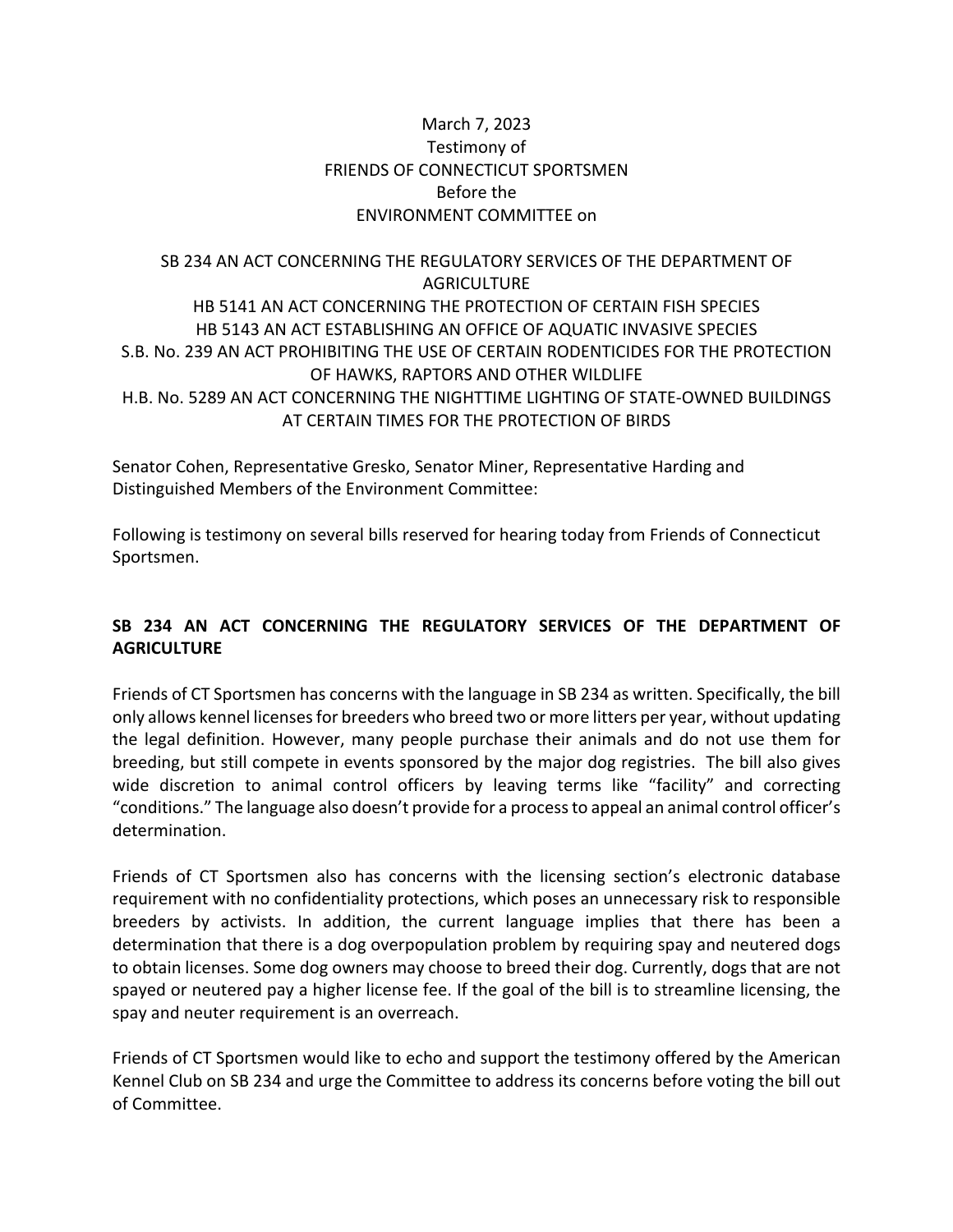#### **HB 5141 AN ACT CONCERNING THE PROTECTION OF CERTAIN FISH SPECIES**

Friends of Connecticut Sportsmen supports HB 5141, which is a positive measure to support conservation and help ensure that forage fish populations remain abundant into the future. Furthermore, it is our understanding that the proposed possession limits will not require CT bait fishermen to reduce their reported harvest. The proposed measures are not intended to reduce current harvest levels, rather they are intended to constrain future increases with the intent of ensuring long-term sustainability.

Healthy populations of forage fish are essential for supporting abundant gamefish populations and for maintaining thriving commercial and recreational fisheries. Forage fish populations are also an important food source for many of the birds, reptiles and marine mammals that live in and adjacent to Connecticut's waters and wetlands.

Friends of Connecticut Sportsmen urges the Committee to make two changes to the bill, as specified by the Fisheries Advisory Council (FAC). Specifically, FAC recommends the bill should be incorporated into Sec. 26- 127, which pertains to conservation of bait species, instead of 26-142a. The FAC also recommends the removal of Section 2 of this bill pertaining to bait dealer since the intent of the bill is to limit the harvest and possession of these forage species on the waters of the state and is not intended to limit the numbers that can be possessed at a place of business.

### **HB 5143 AN ACT ESTABLISHING AN OFFICE OF AQUATIC INVASIVE SPECIES**

The work that CAES does is important to lake organizations, municipalities, and other state agencies, all of whom are struggling to prevent the spread and manage the damage caused by aquatic invasive species. The Fisheries Advisory Council (FAC) agrees that an Office of Aquatic Invasive Species at the CAES would be well positioned to conduct aquatic invasive species research; serve as a repository for state-wide data; perform regular surveys; educate the public about aquatic invasive species; and provide guidance to municipalities. Friends of Connecticut Sportsmen also supports the recommendation of the FAC, that the proposed Office of Aquatic Invasive Species be part of the Invasive Plant Council for the purpose of coordination. The Invasive Plant Council is already established in statute and is required to report to the Environment Committee annually. The Council is tasked with serving as a liaison on invasive plant issues and its membership includes many of the same organizations mentioned in HB 5143.

Finally, Friends of Connecticut Sportsmen supports the recommendations outlined in the Fisheries Advisory Council testimony, that two tasks be added to the new Office. Specifically, (1) the Office control efforts need to be better monitored to avoid damaging ecosystems and fisheries, and (2) that the new Office include native plant restoration among its responsibilities.